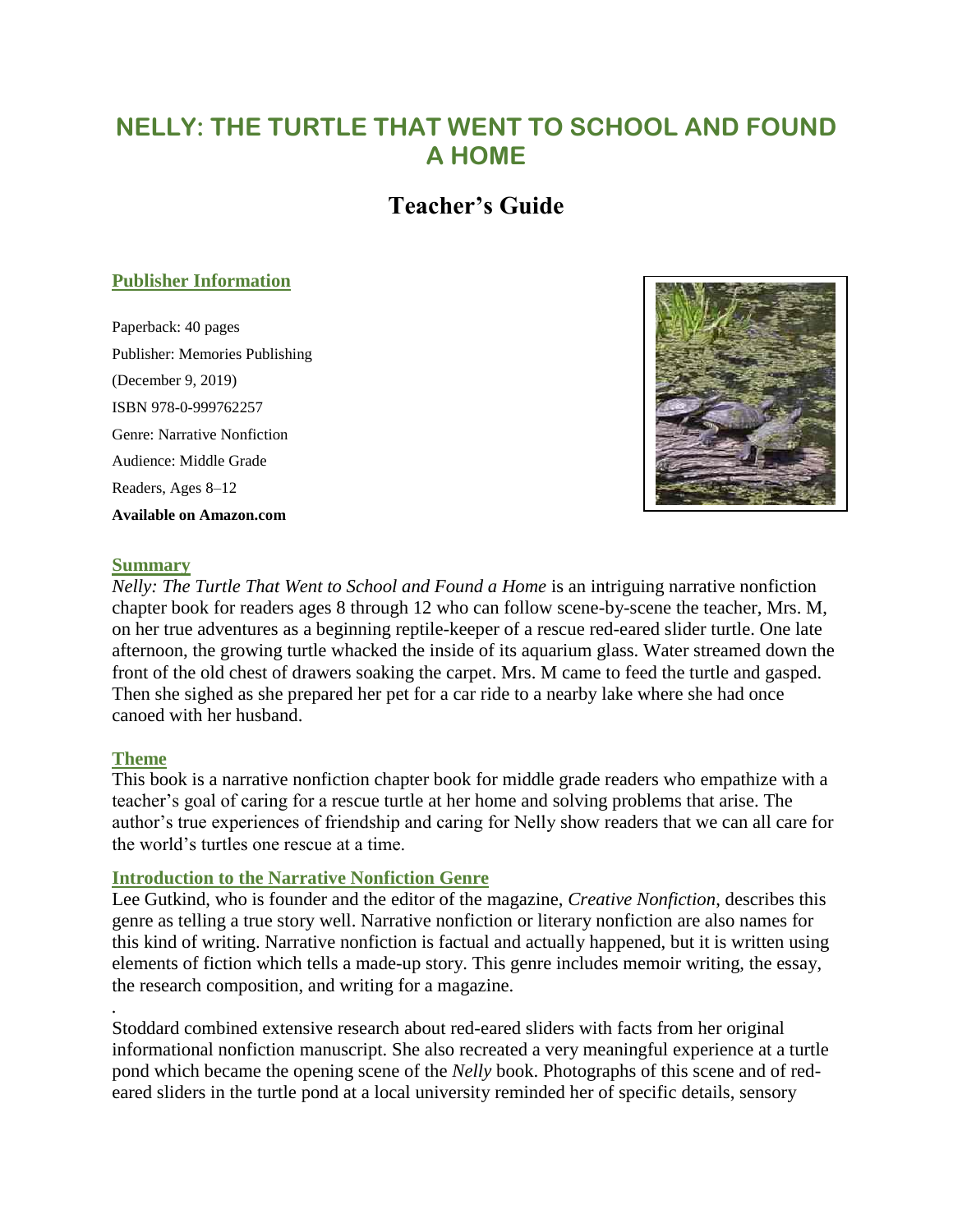images, characters, dialogue, and actions. She used the narrative arc to diagram the plot and write a sequence of scenes. In her draft, she made sure that each scene ended with a carefully crafted sentence which would entice the reader to turn the page to read the next scene.

### **Facts about Turtles**

# **Scientific Classification of Red-eared Slider**

Scientists classify groups of living things into categories according to similar characteristics: domain-kingdom-phylum-class-order-familygenus-species. Here is the scientific classification for the Red-eared Slider turtle (*Trachemys scripta elegans*).

| Kingdom:     | Animalia                                                         |
|--------------|------------------------------------------------------------------|
| Phylum:      | Chordata                                                         |
| Class:       | Reptilia                                                         |
| Order:       | Testudines (contains about 250 turtle species or types)          |
|              | This is a sub-species of <i>Trachemys scripta</i> : t.s. elegans |
|              | (red-eared slider) Testudines (tes tū' di nēz).                  |
| Suborder:    | Cryptodira                                                       |
| Superfamily: | Testudinoidea                                                    |
| Family:      | Emydidae                                                         |
| Genus:       | Trachemys                                                        |
| Species:     | T. scripta                                                       |
| Subspecies:  | T.s. elegans                                                     |
|              |                                                                  |

The class of Reptiles includes turtles, tortoises, and terrapins.

- The turtle spends much time in fresh water. Most have webbed feet.
- The tortoise lives on land in hot, dry places. They have round feet and strong front legs.
- The terrapin lives near fresh or coastal marsh water and on land. The red-eared slider is named for the small red patch behind each eye.

It is able to slide off of logs into the water very quickly. An updated report finds more than 356 turtle species.

[https://en.wikipedia.org/wiki/Red-eared\\_slider#Taxonomy;](https://en.wikipedia.org/wiki/Red-eared_slider#Taxonomy) [http://www.issg.org/database/species/reference\\_files/ausriskassessments/trascr.pdf](http://www.issg.org/database/species/reference_files/ausriskassessments/trascr.pdf)

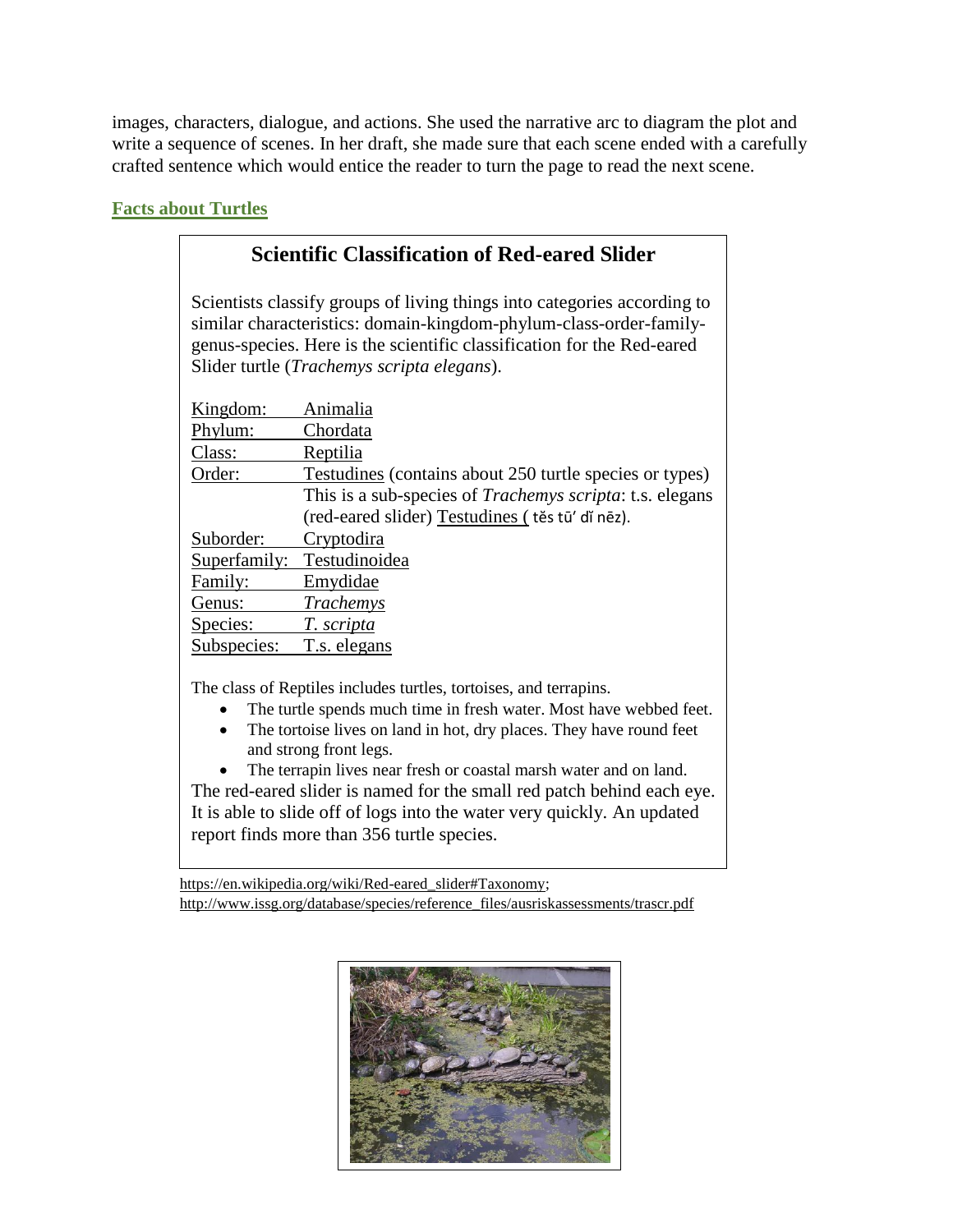## **GLOSSARY**



**aquarium**: indoor glass tank for keeping pet fish or other water animals **bask**: to stay warm in a heated place **burrow**: tunnel-like space dug in the dirt for shelter **carapace**: bony cover on an animal's back **ceramic**: object made from baked clay **collectible**: any item collected by an interested person **eardrum**: layer inside of a vertebrate's ear that senses heard sounds **endangered**: put into a harmful situation, such as a species of animal in danger of disappearing **habitat**: surroundings where a living thing survives **hatchling**: baby animal which has just left its egg **hibernate**: resting of an animal during cold weather **marble**: a kind of shiny limestone rock **marine**: living in the sea **plastron**: bony lower section of the shell of a turtle or tortoise **pollute**: to cause something to be dirty or unusable **predator**: animal that hunts, kills, or eats other animals **rehabilitate**: to return unhealthy animals to good health **replica**: detailed copy of another object **reptile**: a cold-blooded animal having a backbone, scales or bony pieces covering its body, and the female which lays eggs **salmonella**: a kind of bacteria that makes people sick **stress**: being tense in mind or in body **threatened**: condition where survival is in danger, such as for a species of animal **tortoise**: kind of turtle which lives mostly on land **turtle**: kind of reptile with a beak and bony shell and which lives in fresh or salty water or on land **UVB**: a kind of ultraviolet rays in sunshine that can affect human skin as sunburn, but helps a turtle's shell **veterinarian**: a person trained in medicine to treat diseased or injured animals **wildlife refuge**: a place where wild animals are cared for and kept safe

From *Nelly: The Turtle That Went to School and Found a Home* by Martha Stoddard, Copyright © 2019. Memories Publishing, Austin, TX; *[www.authorsassistant.com](http://www.authorsassistant.com/)*. This page may be photocopied for classroom use.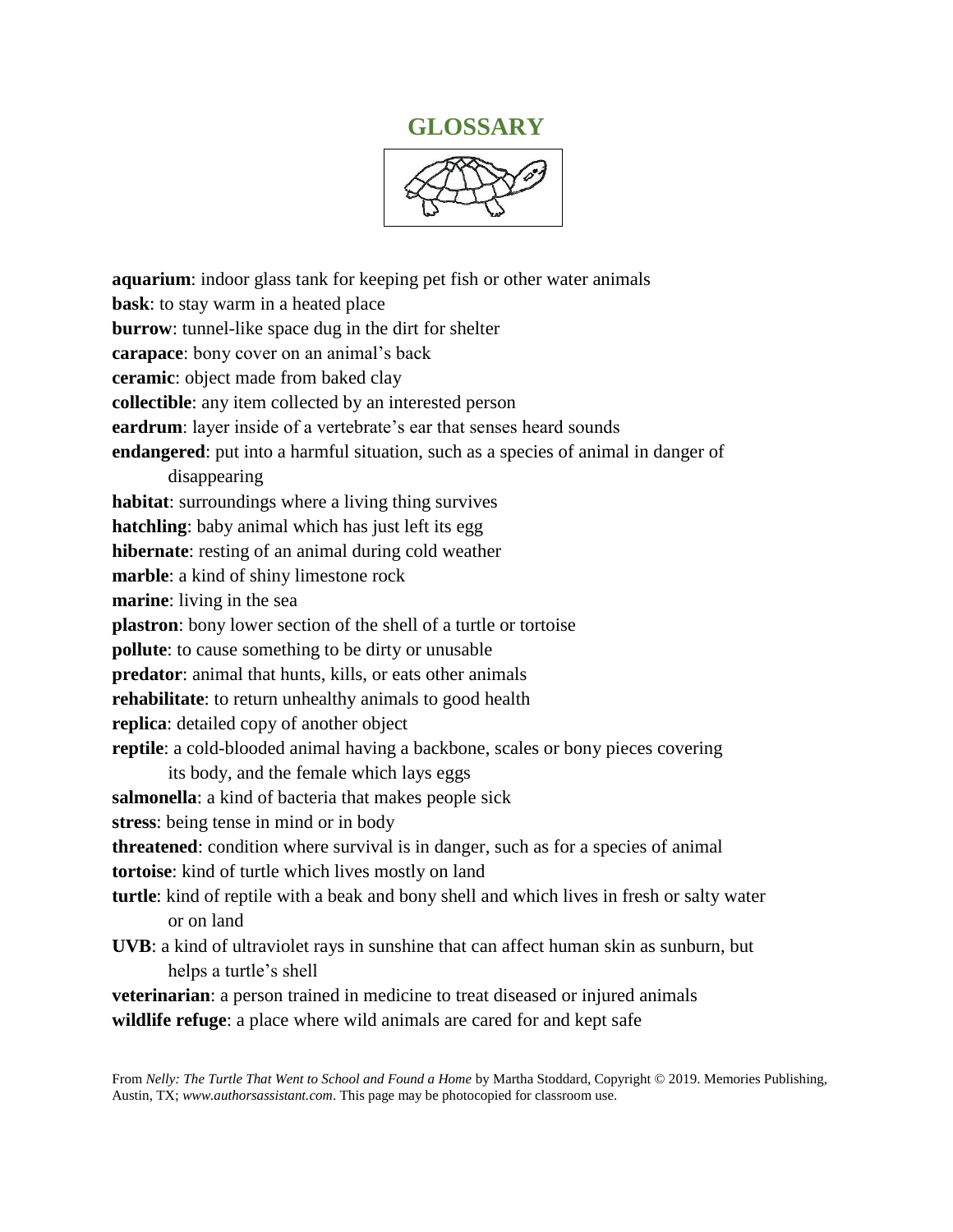#### **Vocabulary Study**

1. Create a set of cards in which half of the deck shows a vocabulary word and the other half of the deck displays definitions of the words. Shuffle and place all cards face down in rows. Players take turns turning one card face up and turning another card face up. If the word card and the definition card selected match, the player takes the cards and has another turn. If the word card and the definition card do not match, player turns both cards face down and the game continues.

2. Using the deck of vocabulary word cards from #1, deal an equal number of these cards to players. Then use the definitions cards deck from above and place them in rows face up. Players take turns looking at the vocabulary word cards in their hand. Then each player at his turn correctly places one the vocabulary cards on the matching definition card. If the player chooses the wrong definition card, he picks his word card back up and his turn is over. Play continues until all players have correctly put their word cards on the matching definition cards.

3. Design a page of vocabulary words which shows each word with its letters in scrambled order and a blank line beside each one. Students try to unscramble the words and write them correctly on the lines.

4. Put the vocabulary word card stack face down. Draw marker lines dividing a poster board into five equal sections. Label each part with one of these categories: People, Animals, Places, Things, Actions. Players take turns drawing the top card and placing it in the correct category. The game continues until all word cards have been played.

5. Use the squares on a sheet of graph paper to arrange the letters of each of 15 vocabulary words and fill in remaining empty squares with other letters to create a hidden word puzzle. Trade with a friend and see if each of you can mark the hidden vocabulary words.

6. Choose one student to be "It" to sit in a chair facing the other students. The teacher stands behind "It" facing the class and holds up a card showing a vocabulary word to the class. Without seeing what word is on this card, the "It" asks fellow students questions that can only be answered "yes" or "no" for clues about the mystery word. If "It" identifies the mystery word, he gets another turn, another word. If "It" cannot guess the mystery word after 20 tries, he chooses a student to take his place and the teacher shows another card.

7. Provide opportunities for students to use the different vocabulary words on the Word Map for Vocabulary Words graphic organizer. Encourage students to share responses.

From *Nelly: The Turtle That Went to School and Found a Home* by Martha Stoddard, Copyright © 2019. Memories Publishing, Austin, TX; *[www.authorsassistant.com](http://www.authorsassistant.com/)*. Word Map for Vocabulary Words page may be photocopied for classroom use.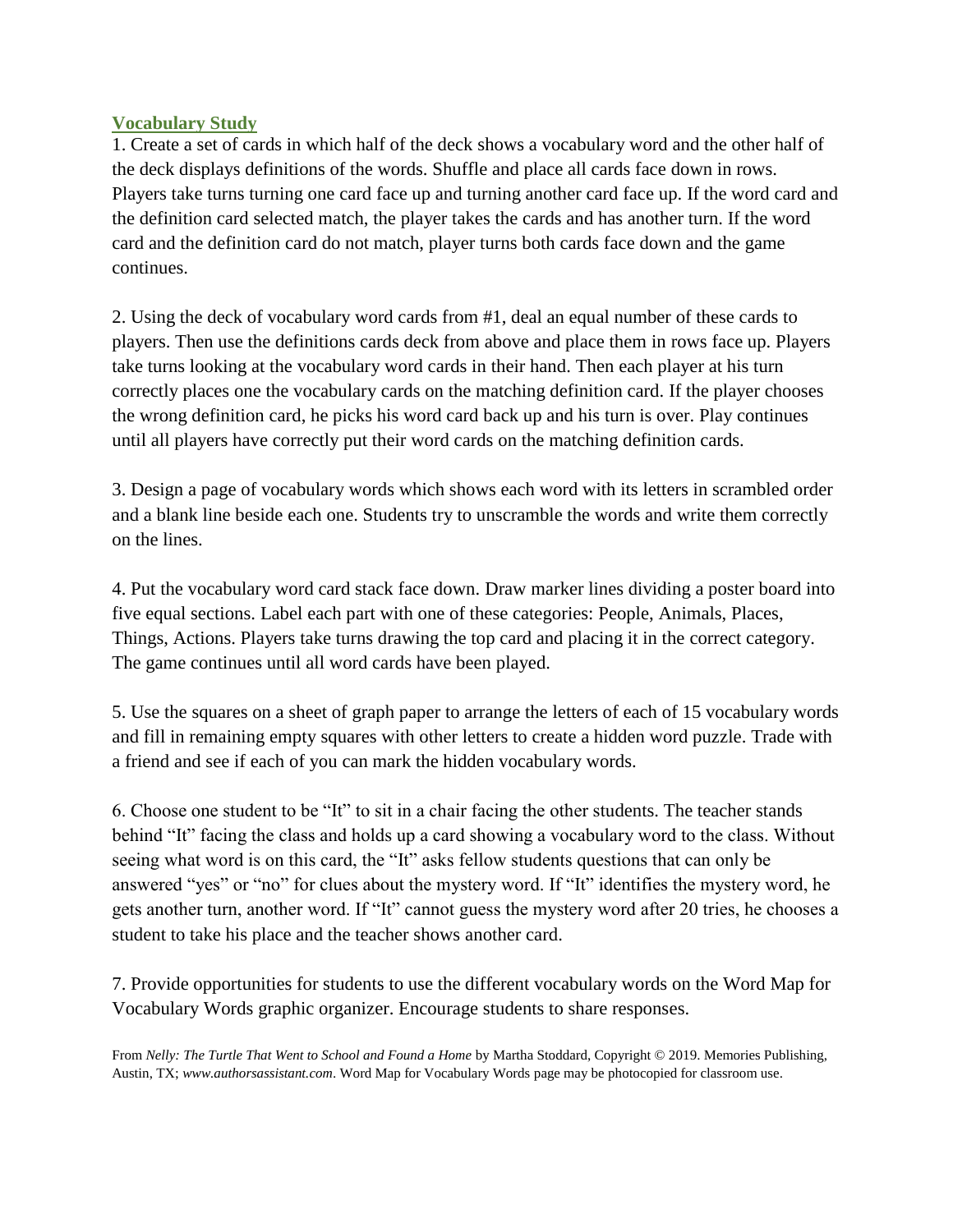

**Word Map for Vocabulary Words**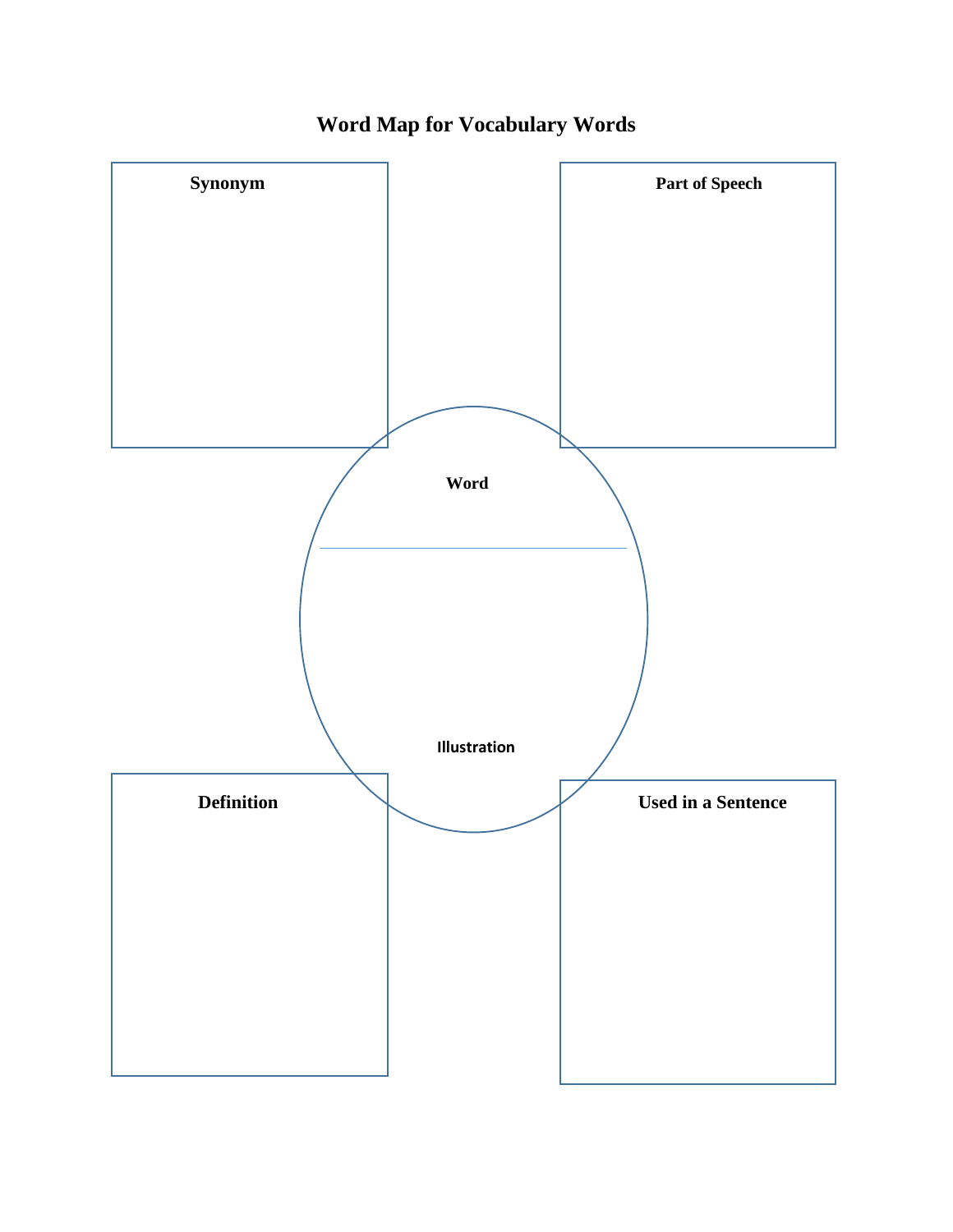#### **Curriculum Connections**

The content of the book, *Nelly: The Turtle That Went to School and Found a Home*, connects with correlations of Next Generation Science Standards [\(www.nextgenscience.org\)](http://www.nextgenscience.org/) which support the Common Core State Standards (CCSS) Literacy Anchor Standards:

\*Science and Engineering Practice: Asking Questions and Defining Problems/CCR Reading Anchors 1, 7, 8; CCR Writing Anchor 7; CCR Speaking and Listening Anchors 1, 3.

\*Science and Engineering Practice: Planning and Carrying Out Investigations/CCR Reading Anchor 3; CCR Writing Anchors 7, 8; CCR Speaking and Listening Anchor 1.

\*Science and Engineering Practice: Analyzing and Interpreting Data/CCR Reading Anchors 7, 9; CCR Speaking and Listening Anchors 2, 5.

\*Science and Engineering Practice: Constructing Explanations and Designing Solutions/CCR Reading Anchors 1, 2, 8; CCR Writing Anchors 2, 8, 9; CCR Speaking and Listening Anchor 4.

\*Science and Engineering Practice: Engaging in Argument from Evidence/CCR Reading Anchors 6, 8, 9; CCR Writing Anchor 1; CCR Speaking and Listening Anchors 1, 3, 4.

\*Science and Engineering Practice: Obtaining, Evaluating, and Communicating Information/ CCR Reading Anchors 2, 7, 9, 10; CCR Writing Anchors 2,8; CCR Speaking and Listening Anchors 1, 4, 5.

#### **Steps BEFORE Reading**

Teacher reads aloud to students this excerpt from the book: "Head up, head down. Head up, head down. Head up, head down. A ten-year-old boy named Luke watched a line of turtles circle around in the cloudy, green water like merry-go-round horses. He sat cross-legged on the sunwarmed rock rim of the turtle pond, encircled by water plants and oak trees and he watched the turtles' varied behaviors in the pond. As each turtle approached him, the boy softly touched its raised head with his fingertip."

Discussion questions:

- What do you think is the subject of this book? Why do you to think that?
- What do you already know about this subject and how did you learn this information?
- After looking at the front and back covers of the book, what do you wonder about and what other information would you like to know?
- What details help you imagine the book's setting in the opening scene?

### **Steps DURING Reading**

- Make a prediction what might happen next. What evidence makes you think that?
- What has influenced the actions of the character or characters in the book?
- What scene in the book shows you emotions that a character is feeling? Explain.
- Describe a problem the character or characters face and how the problem is solved.
- Put yourself in the place of a character and tell what actions you would take.
- Have you ever had an experience like that of one of the characters? Explain.
- Identify examples of elements of fiction (simile, metaphor, sensory images, dialogue, characterization, plot, point of view) as you read. How do these contribute to the reader's understanding of the narrative nonfiction story?
- What is the big idea or message from what you have read so far?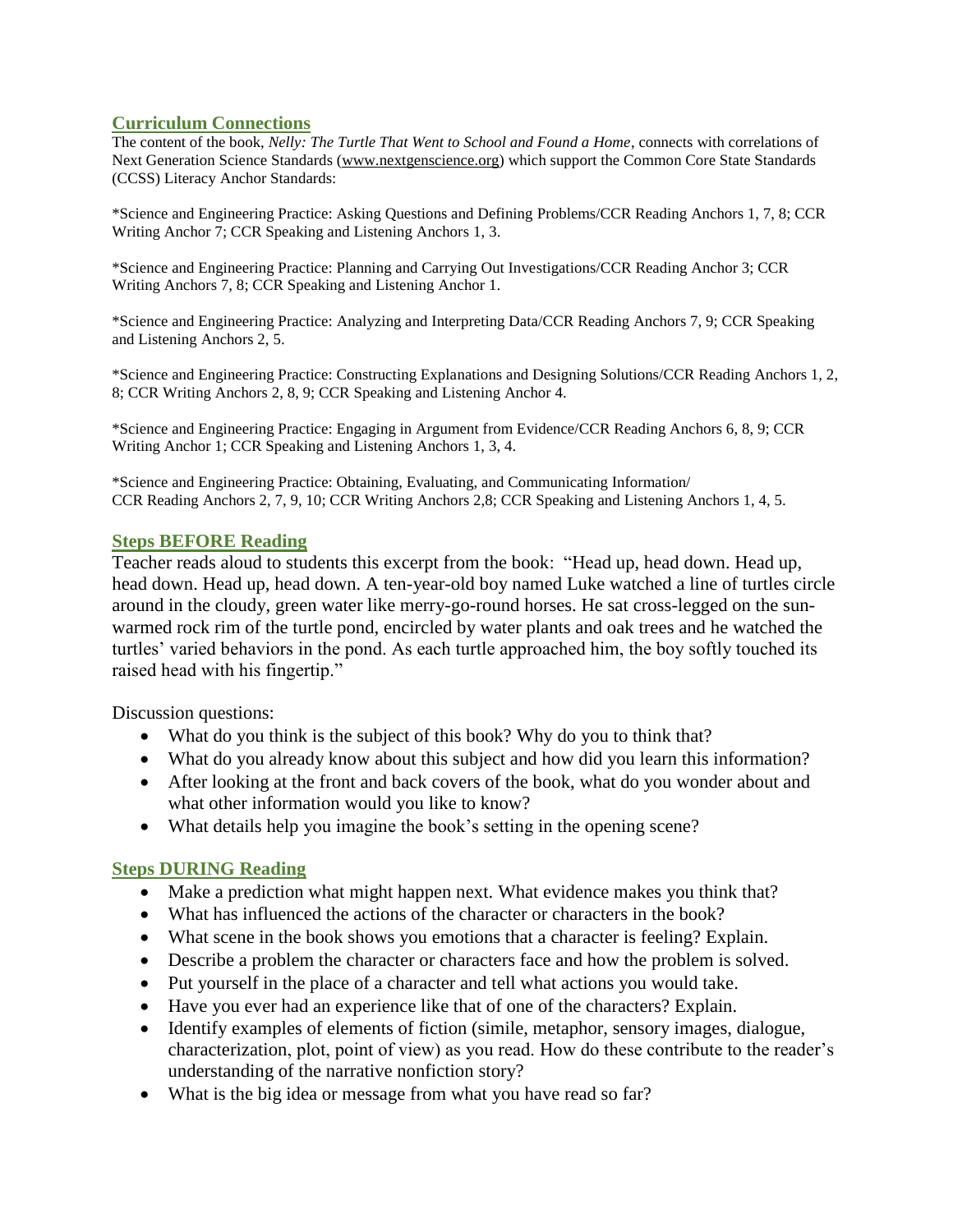#### **Steps AFTER Reading**

- What is the sequence of important events in the story?
- Why did the author begin with a flashback?
- What happened to the main character in the story?
- What happened to the animal character in the story?
- What does the main character realize is the value of being a collector?
- Describe what might be another ending for this story.
- Name examples of science facts in the content of the book.
- What is a topic from the book which you would like to research? What resources could you use? How would you share your findings with the class?

#### **Group Work**

Students who participate in cooperative learning groups (1) internalize facts learned, (2) develop skill in critical thinking and teamwork toward accomplishing a common goal, (3) increase selfesteem, (4) develop respect for other people's opinions, and (5) practice life skills from interacting within groups of students.

Cooperative groups should follow definite guidelines. These should be explained by the teacher, then role-played by one sample group to model behaviors for the rest of the class. Guidelines should also be displayed on a chart in the classroom listing:

(a) Stay on the topic, (b) Respect others' beliefs and points of view by not interrupting or arguing, (c) Make an effort to understand both the for and against sides of an issue, and (d) Allow all members of the group a chance to share and participate.

Each group should have a designated **leader** who focuses members on the task and includes input from each member, a **recorder** who writes down the group's ideas about the topic, a **presenter** who shares the group's recorded ideas and decisions, and a **timekeeper** to remind the group when time is almost up.

Source: ReadWriteThink, Copyright IRA/NCTE. ReadWriteThink materials may be reproduced for educational purposes.

#### **Group Discussion Prompts** for a narrative nonfiction book might be:

-What was the author's purpose for using a flashback in the opening chapter of the book? Why was this important for the rest of the book?

-Compare and contrast two characters using evidence from the book to support your choices. -How is the book structured to make it in narrative nonfiction form? Why is the use of a sequence of scenes effective? Give an example from the book to support your answer. -Identify and describe a problem that occurs in the book. What evidence supports the cause of

the problem? How could you investigate possible solutions?

-How does a main character use past experiences to shape future actions?

-If you were the author, what might you change in this book and why?

-As you read the book, what connections did you make with feelings and events in your life?

-Name science facts learned from reading the book and ways you can use this information.

-What is a true experience in your life which you might tell about using fiction elements?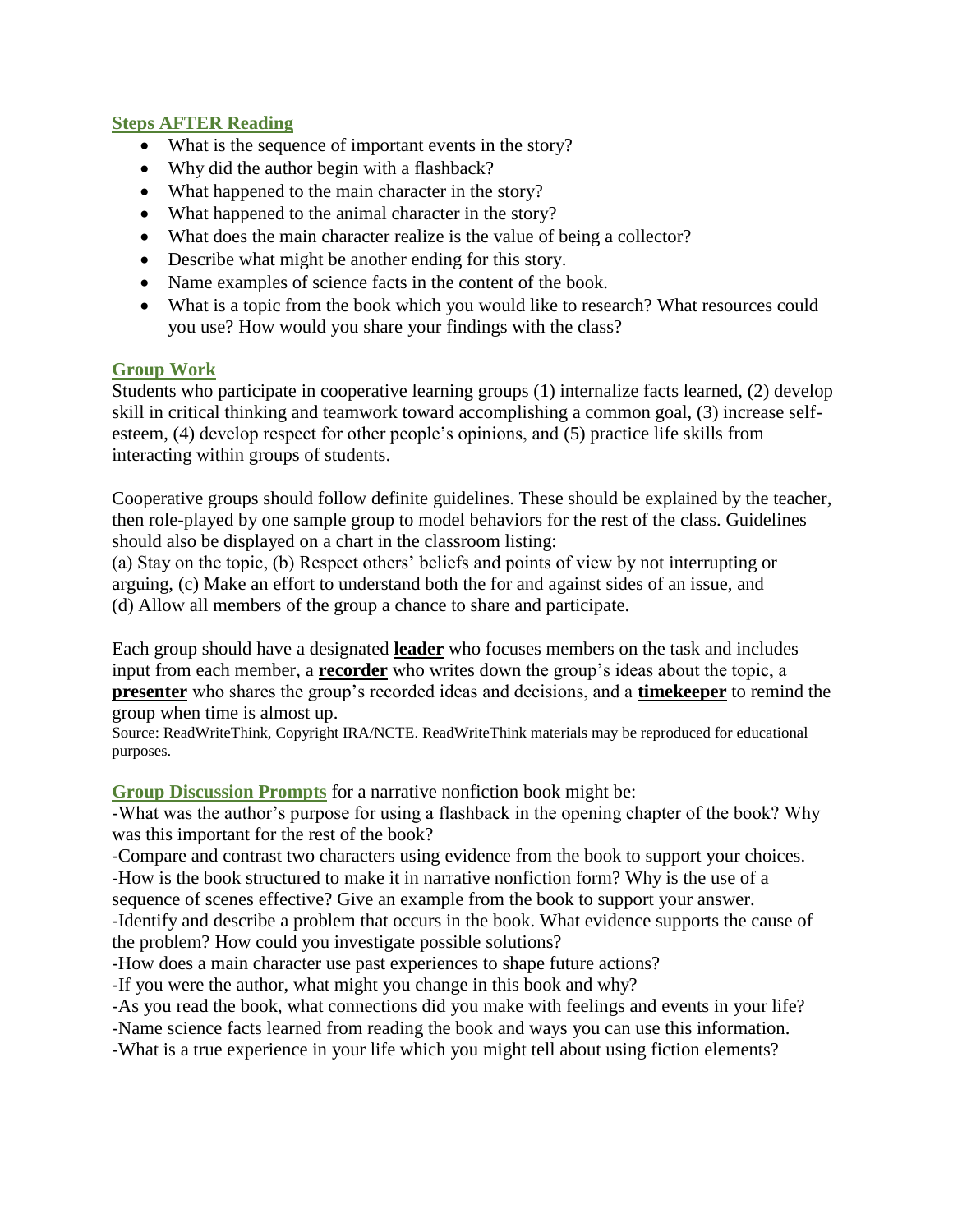#### **Group Investigation**

The Texas Parks & Wildlife website allows the download of *Turtle Hurdles* from its magazine as part of Resources for Teachers and Students, Issue 10, June 2009. See [www.tpwd.texas.gov.](http://www.tpwd.texas.gov/)

Print the download. Each of the four pages contains illustrations and factual information about red-eared sliders, other water turtles, and tortoises. Give a page to each group to read, discuss, and respond to what is read, especially regarding difficulties faced by the turtles or tortoises. Have groups use their collaborative process and communicate their scientific findings to the class.

**Interview with the Author, Martha Stoddard**

.

Visit her website: [www.mstoddardwrites.com](http://www.mstoddardwrites.com/)



• What is your writing background?

Always interested in paper and pens and books, I started writing poetry when I was eight. Writing was my favorite subject throughout school. As a mostly visual learner, I liked to see a plan for a piece of writing before drafting it. In college classes, I would take notes about all of the needed research, then write an introduction and my proposition statement. Then I'd outline the piece and start writing.

I also valued opportunities to meet authors whose work I had read, including Marguerite Henry, Eve Bunting, Jack Prelutsky, Bill Martin, Jr., and John Erickson. As a teacher, I used many books in my instruction. I was a certified teacher trainer for a state writing project and discovered my own writing process. I passed this learning on to both students and colleagues.

• What strategies do you use to plan a piece of writing?

I believe that each of us is the sum of our life's experiences. I draw upon my own related to a topic and write my introduction. Then I outline the content of the body of the piece, usually using a graphic organizer, and write details about each part to use in drafting. I imagine what questions a reader would ask about my experience and my topic. I write each of the subtopics at the top of an index card. Since I write mostly nonfiction, I research my topic thoroughly—noting the information for each source to use for the bibliography. Then I use my cards. Under each subtopic, I write the facts I learned about it. Finally, I place the cards on a table and arrange them like an outline to use when I write a draft. This strategy matches my visual and kinesthetic learning styles.

 What do you believe is the important last step before a piece of writing is finished? The most important last step before a children's book manuscript is finished is to read it out loud, listening for unclear passages, accuracy of order and facts, and ways to make it better. Parents appreciate this last step in choosing books to read aloud to their children. **Audience Feedback**:

- Thank you for sending me a copy of your new book! It was outstanding…in fact, so outstanding that I wanted to look up information about turtles! A.R.
- I was so excited to get your book in the mail! I still have the turtle you gave me all those years ago! J.M